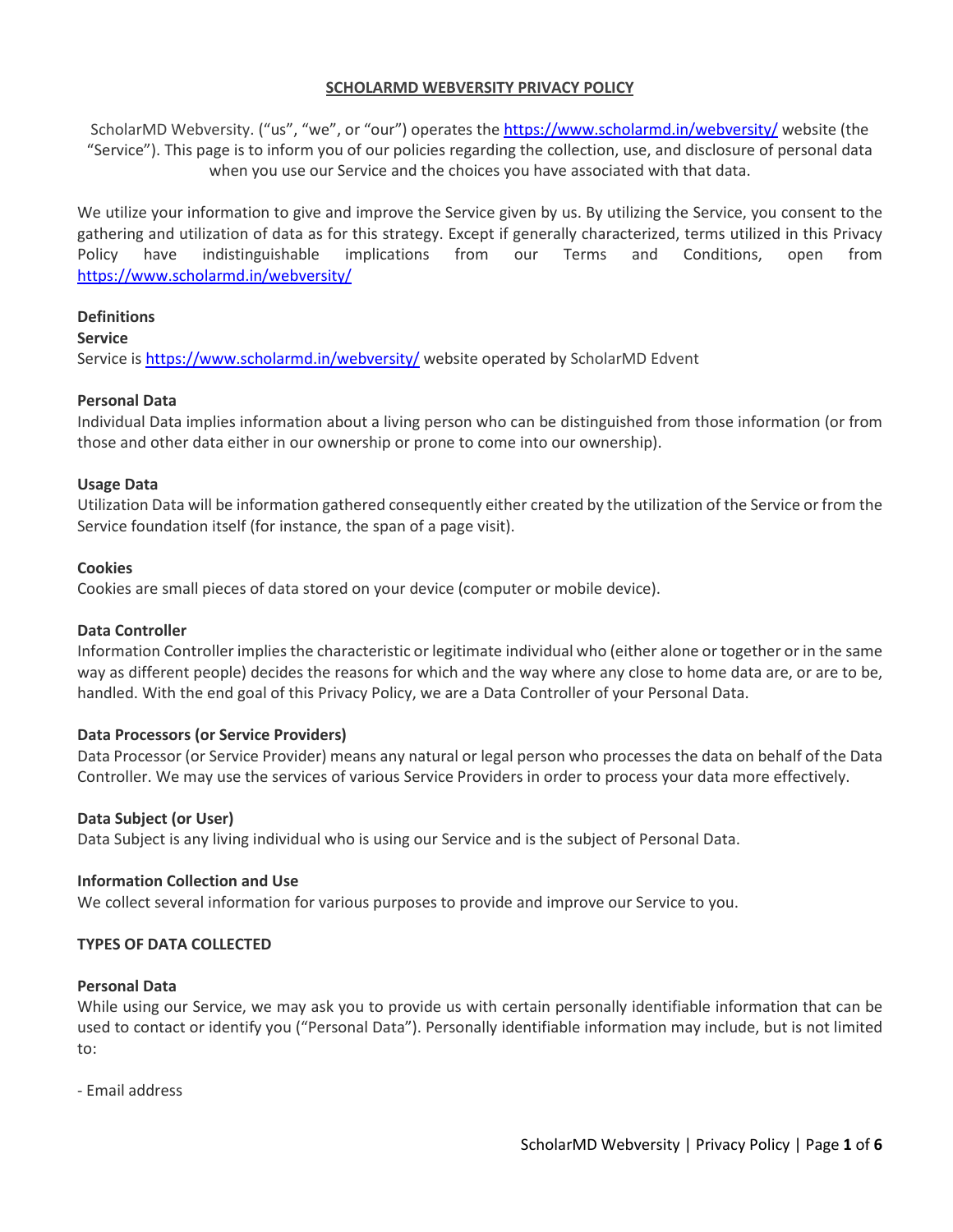- First name and last name
- Phone number
- Address, State, Province, ZIP/Postal code, City
- Cookies and Usage Data

We may use your Personal Data to contact you with newsletters, marketing or promotional materials and other information that may be of interest to you. You may opt out of receiving any, or all, of these communications from us by following the unsubscribe link or instructions provided in any email we send.

#### **Usage Data**

We may likewise gather data on how the Service is gotten and utilized ("Usage Data"). This Usage Data may incorporate data, for example, your PC's Internet Protocol address (for example IP address), program type, program form, the pages of our Service that you visit, the time and date of your visit, the time spent on those pages, extraordinary gadget identifiers and other symptomatic information.

#### **Tracking Cookies Data**

We use cookies and comparative following advances to follow the action on our Service and hold certain data.

Cookies are records with limited quantity of information which may incorporate an unknown exceptional identifier.

Cookies are sent to your program from a site and placed on your gadget. Following advancements additionally utilized are signals, labels, and contents to gather and track data and to improve and examine our Service.

You can teach your program to reject all threats or to notify when a threat is being sent. Notwithstanding, on the off chance that you don't acknowledge cookies, you will be unable to utilize a few parts of our Service.

Examples of Cookies we use:

- Session Cookies. We use Session Cookies to operate our Service.
- Preference Cookies. We use Preference Cookies to remember your preferences and various settings.
- Security Cookies. We use Security Cookies for security purposes.

### **Use of Data**

ScholarMD Webversity uses the collected data for various purposes:

- To provide and maintain our Service
- To notify you about changes to our Service
- To allow you to participate in interactive features of our Service when you choose to do so
- To provide customer support
- To gather analysis or valuable information so that we can improve our Service
- To monitor the usage of our Service
- To detect, prevent and address technical issues

- To provide you with news, special offers and general information about other goods, services and events which we offer that are similar to those that you have already purchased or enquired about unless you have opted not to receive such information

### **Legal Basis for Processing Personal Data under General Data Protection Regulation (GDPR)**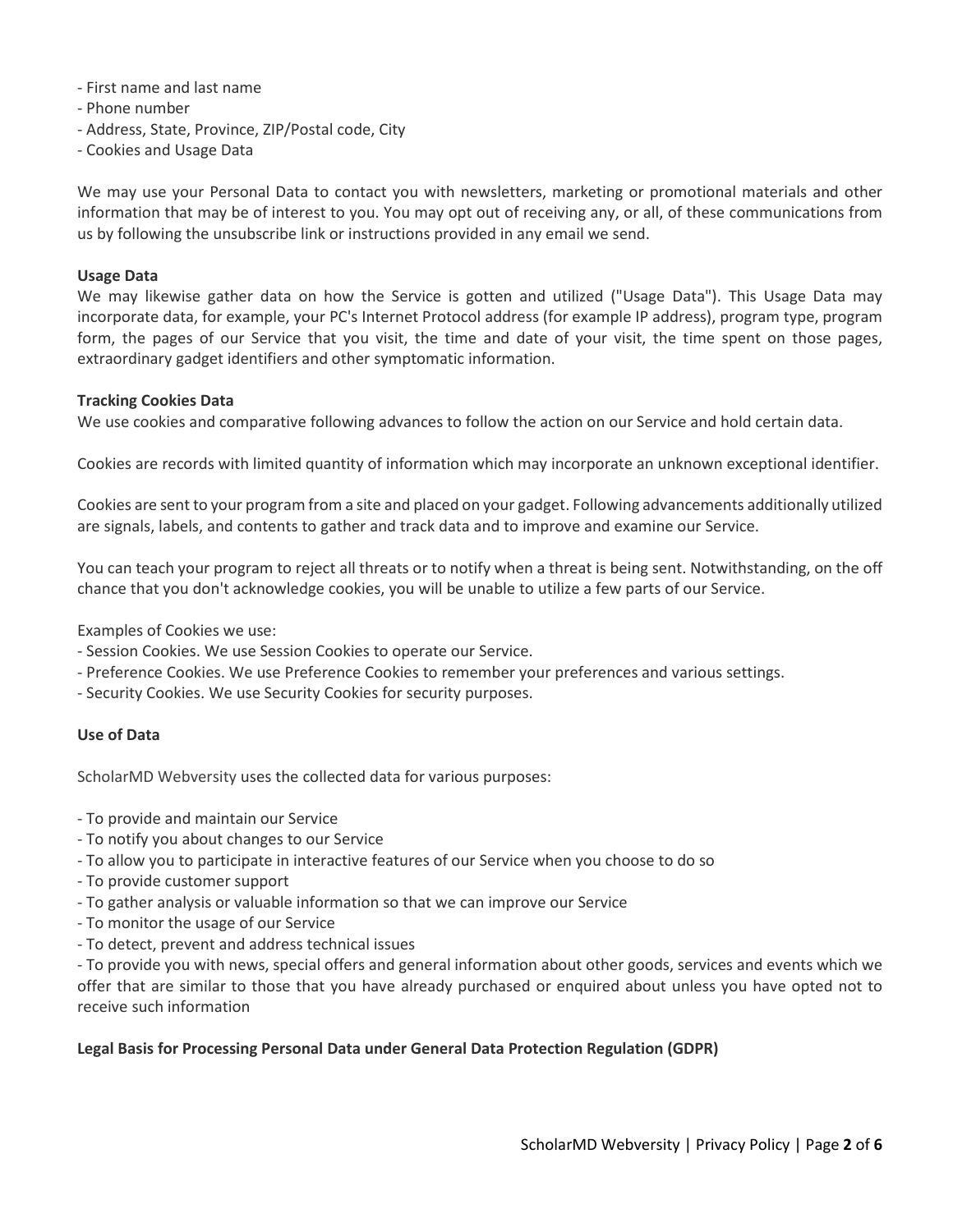If you are from the European Economic Area (EEA), the legal basis for collecting and using the personal information described in this Privacy Policy depends on the Personal Data we collect and the specific context in which we collect it.

ScholarMD Webversity may process your Personal Data because:

- We need to perform a contract with you
- You have given us permission to do so
- The processing is in our legitimate interests and it's not overridden by your rights
- For payment processing purposes
- To comply with the law

# **Retention of Data**

ScholarMD Webversity will hold your personal data just for whatever length of time that is important for the reasons set out in this Privacy Policy. We will hold and utilize your Personal Data to the degree important to consent to our lawful commitments (for instance, on the off chance that we are required to hold your information to follow material laws), resolve debates, and authorize our lawful understandings and strategies.

ScholarMD Webversity will likewise hold Usage Data for inward investigation purposes. Use Data is commonly held for a shorter time frame, aside from when this information is utilized to reinforce the security or to improve the usefulness of our Service, or we are legitimately committed to hold this information for longer timespans.

# **Transfer of Data**

Your information, including Personal Data, may be transferred to — and maintained on — computers located outside of your state, province, country or other governmental jurisdiction where the data protection laws may differ than those from your jurisdiction.

ScholarMD Webversity will take all steps reasonably necessary to ensure that your data is treated securely and in accordance with this Privacy Policy and no transfer of your Personal Data will take place to an organization or a country unless there are adequate controls in place including the security of your data and other personal information.

# **Disclosure of Data**

# DISCLOSURE FOR LAW ENFORCEMENT

Under certain circumstances, ScholarMD Webversity may be required to disclose your Personal Data if required to do so by law or in response to valid requests by public authorities (e.g. a court or a government agency).

# LEGAL REQUIREMENTS

ScholarMD Webversity may disclose your Personal Data in the good faith that such action is necessary:

- To comply with a legal obligation
- To protect and defend the rights or property of ScholarMD Webversity
- To prevent or investigate possible wrongdoing in connection with the Service
- To protect the personal safety of users of the Service or the public
- To protect against legal liability

# **Security of Data**

The security of your information is critical to us, however remember that no strategy for transmission over the Internet, or technique for electronic capacity is 100% secure. While we endeavor to utilize industrially worthy intends to ensure your Personal Data, we can't ensure its supreme security.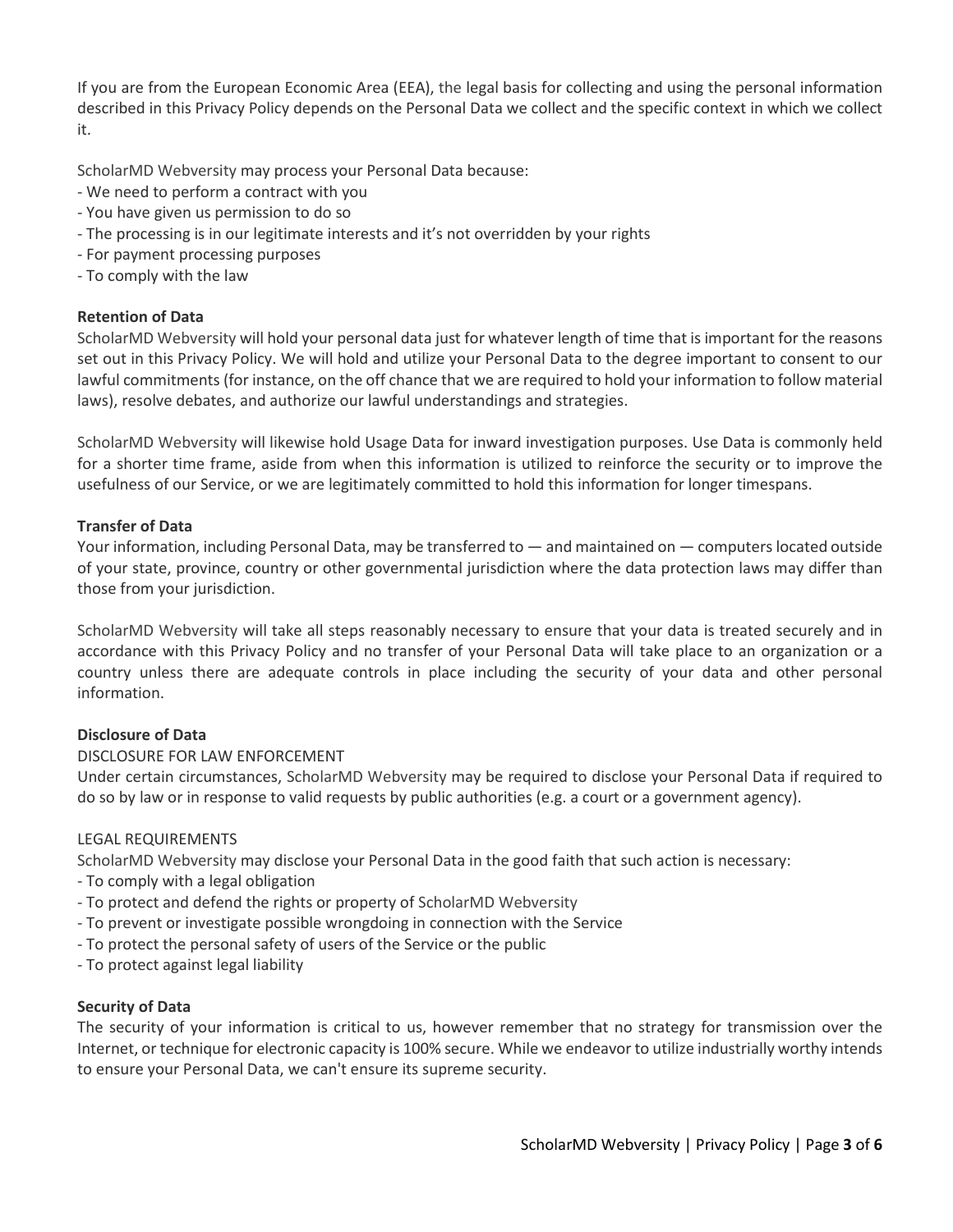"Try not to Track" Signals:

We don't support Do Not Track ("DNT"). Try not to Track is an inclination you can set in your internet browser to educate sites that you would prefer not to be followed.

You can empower or impair Do Not Track by visiting the Preferences or Settings page of your internet browser.

Your Data Protection Rights Under General Data Protection Regulation (GDPR)

On the off chance that you are an occupant of the European Economic Area (EEA), you have certain information insurance rights. ScholarMD Webversity plans to find a way to enable you to address, alter, erase, or limit the utilization of your Personal Data.

In the event that you wish to be educated what Personal Data we hold about you and on the off chance that you need it to be expelled from our frameworks, it would be ideal if you get in touch with us.

In specific conditions, you have the accompanying information insurance rights:

The privilege to access, update or to erase the data we have on you. At whatever point made conceivable, you can access, update or solicitation erasure of your Personal Data legitimately inside your record settings area. In the event that you can't play out these activities yourself, if it's not too much trouble get in touch with us to help you.

The privilege of amendment. You reserve the option to have your data redressed if that data is wrong or fragmented.

The privilege to protest. You reserve the privilege to item to our preparing of your Personal Data.

The privilege of limitation. You reserve the privilege to demand that we limit the preparing of your own data.

The privilege to information versatility. You reserve the option to be given a duplicate of the data we have on you in an organized, machine-comprehensible and generally utilized arrangement.

The privilege to pull back assent. You additionally reserve the option to pull back your assent whenever where ScholarMD Webversity is depended on your agree to process your own data.

If you don't mind note that we may request that you check your personality before reacting to such asks for.

We may employ third party companies and individuals to facilitate our Service ("Service Providers"), to provide the Service on our behalf, to perform Service-related services or to assist us in analyzing how our Service is used.

These third parties have access to your Personal Data only to perform these tasks on our behalf and are obligated not to disclose or use it for any other purpose.

### **ANALYTICS**

We may utilize outsider Service Providers to screen and break down the utilization of our Service.

### Google Analytics

Google Analytics is a web examination administration offered by Google that tracks and reports site traffic. Google utilizes the information gathered to track and screen the utilization of our Service. This information is imparted to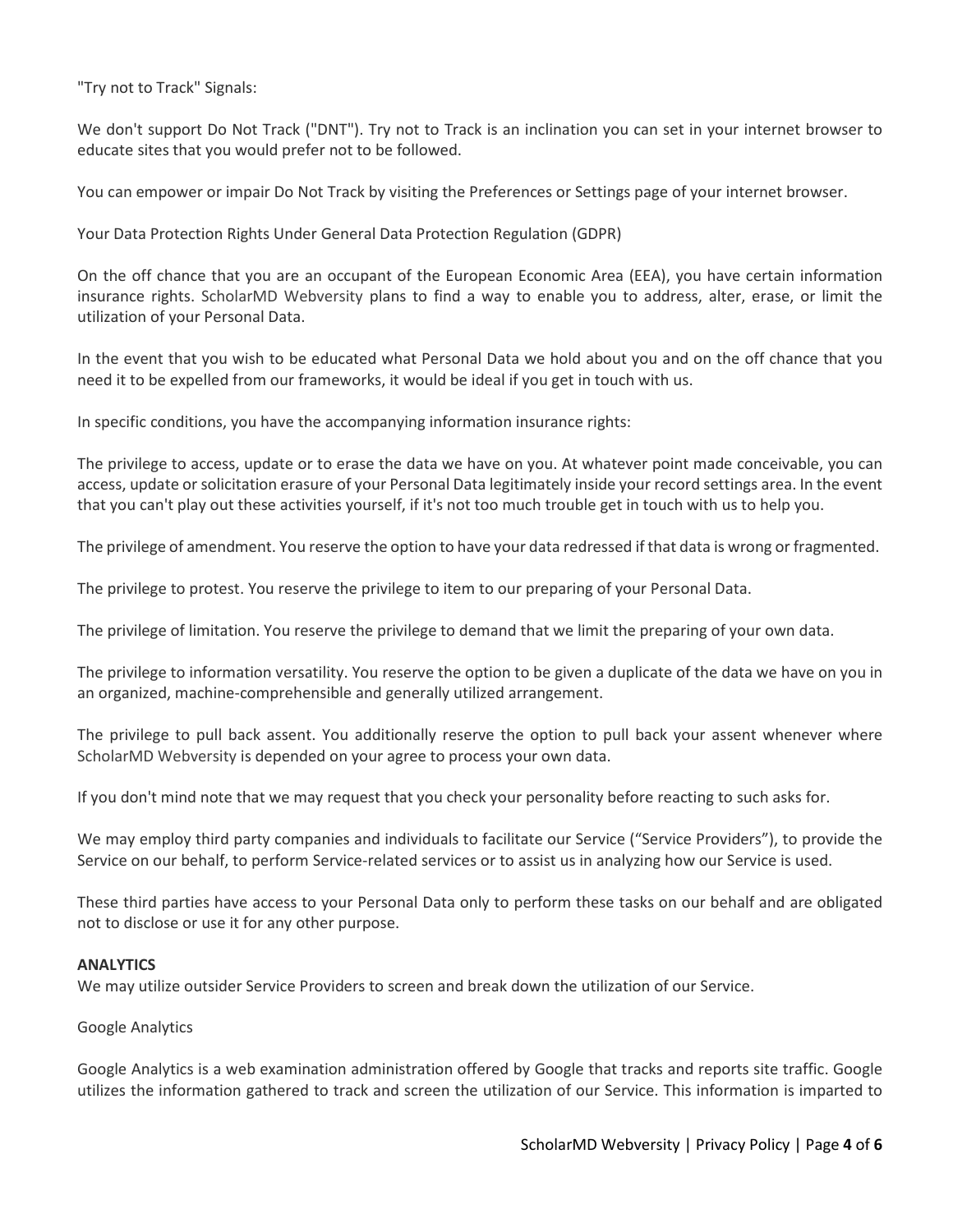other Google administrations. Google may utilize the gathered information to contextualize and customize the advertisements of its own publicizing system.

You can quit having made your movement on the Service accessible to Google Analytics by introducing the Google Analytics quit program add-on. The extra counteracts the Google Analytics JavaScript (ga.js, analytics.js, and dc.js) from offering data to Google Analytics about visits movement.

For more information on the privacy practices of Google, please visit the Google Privacy Terms web page: http://www.google.com/intl/en/policies/privacy/

### **BEHAVIORAL REMARKETING**

Facebook Inc. uses remarketing services to advertise on third party websites to you after you visited our Service. We and our third-party vendors use cookies to inform, optimize and serve ads based on your past visits to our Service.

Google AdWords

Google AdWords remarketing service is provided by Google Inc.

You can opt-out of Google Analytics for Display Advertising and customize the Google Display Network ads by visiting the Google Ads Settings page: http://www.google.com/settings/ads

Google also recommends installing the Google Analytics Opt-out Browser Add-on – https://tools.google.com/dlpage/gaoptout – for your web browser. Google Analytics Opt-out Browser Add-on provides visitors with the ability to prevent their data from being collected and used by Google Analytics.

For more information on the privacy practices of Google, please visit the Google Privacy Terms web page: http://www.google.com/intl/en/policies/privacy/

Facebook

Facebook remarketing service is provided by Facebook Inc.

You can learn more about interest-based advertising from Facebook by visiting this page: https://www.facebook.com/help/164968693837950

To opt-out from Facebook's interest-based ads follow these instructions from Facebook: https://www.facebook.com/help/568137493302217

Facebook adheres to the Self-Regulatory Principles for Online Behavioral Advertising established by the Digital Advertising Alliance. You can also opt-out from Facebook and other participating companies through the Digital Advertising Alliance in the USA http://www.aboutads.info/choices/, the Digital Advertising Alliance of Canada in Canada http://youradchoices.ca/ or the European Interactive Digital Advertising Alliance in Europe http://www.youronlinechoices.eu/, or opt-out using your mobile device settings.

For more information on the privacy practices of Facebook, please visit Facebook's Data Policy: https://www.facebook.com/privacy/explanation

### **PAYMENTS**

We may provide paid products and/or services within the Service. In that case, we use third-party services for payment processing (e.g. payment processors).